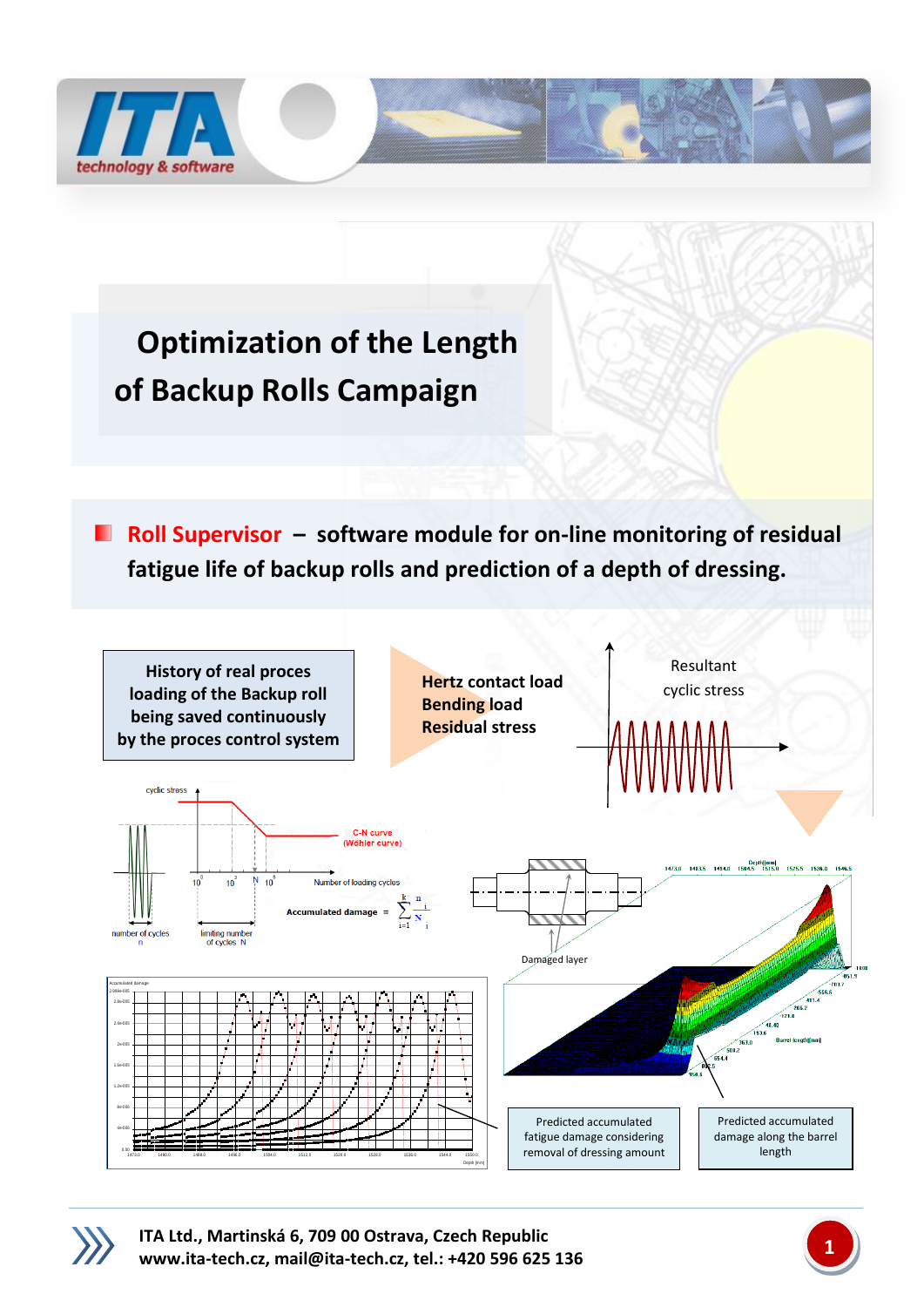

NUM

**EXECUTE: A Rolls General** A Rolls Detail